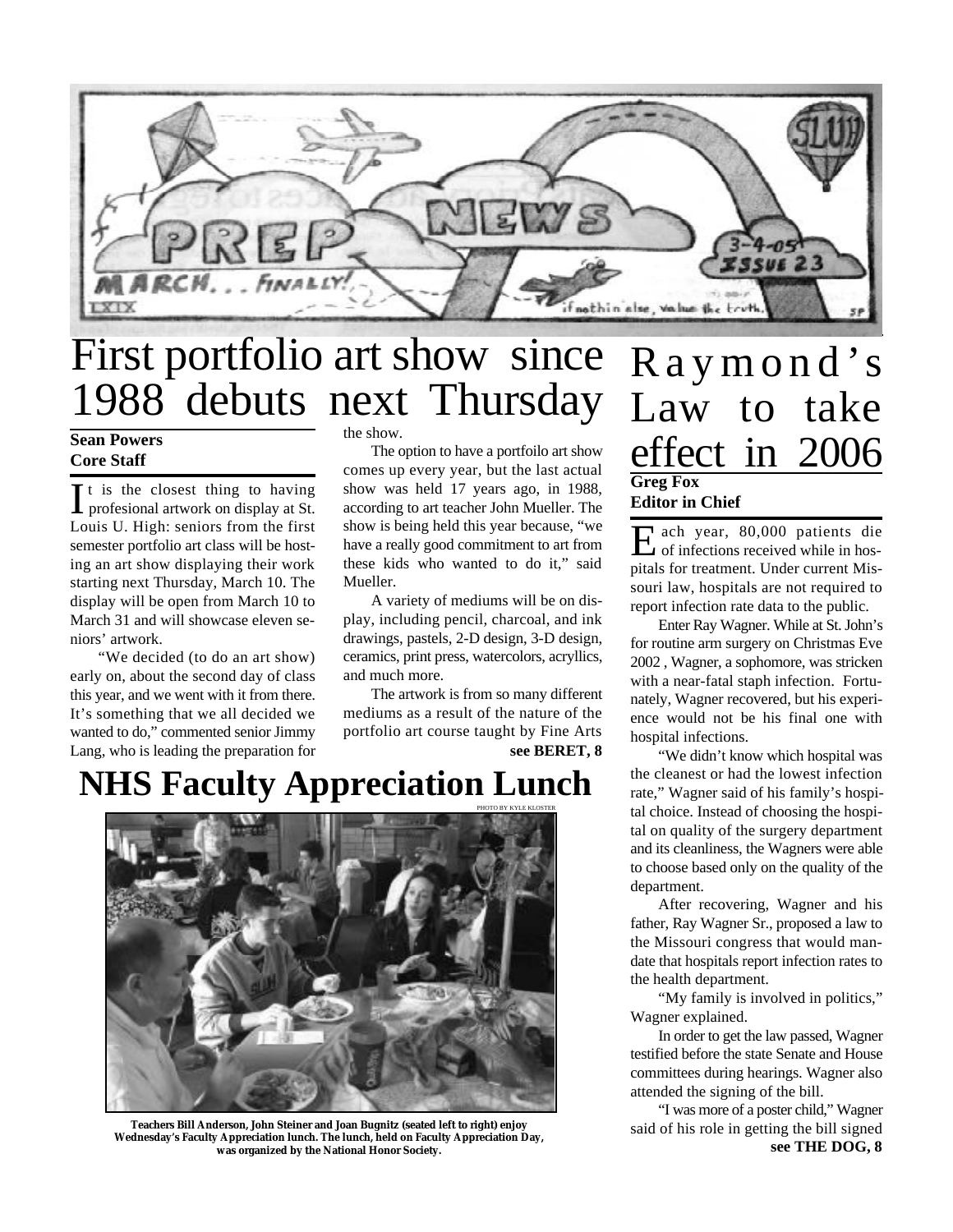# **2** Mews March 4, 2005

# Mock Trial defeats Priory, advances to regionals

### **Sam Stragand Reporter**

O n Thursday, Feb. 24, the St. Louis U. High Mock Trial team advanced to regional competition for the first time since 1995 by winning their defense trial against Priory. The LawandOrderbills won two of the three judge's decisions, giving the all-senior team an overall record in two trials of 5-1.

On Jan. 27, the Cochranbills, on the plaintiff side, beat an outmatched Jennings team three decisions to none.

Their overall record places them ninth in a regional of 18 teams that will try both sides of the case next Tuesday and Thursday. The top 13 teams after these two trials will move on to compete for the state title and entry into the national tournament.

Making the feat even more extraordinary, the second SLUH team, composed of three juniors, two sophomores, and a freshman, barely fell short of their attorney elders with a 4-2 record. Going into the second round, the junior Jr. Bills actually had a better points record than the seniors after beating Affton; however, the second team lost its second trial against Clayton in a controversial 1-2 decision.

Their 4-2 record would have qualified them for regionals too, except that only one team from each school could advance. However, the senior roster has expanded to include many of the upstart lawyers and witnesses.

 With six returning lawyers from last year and one team from the year before, the team, under moderators history teacher Bob O'Connell, former ASC teacher and current struggling law student Sean Casey, and Edward Rolwes, a private practice attorney and proud father of senior star lawyer Justin, quickly gathered that interest had increased so much that two teams were needed.

To further help harness the raw gavel

and bench talent of the younger attorneys, the team enlisted the help of federal prosecutor Steve Holtshouser, the father of lone freshman Matt. Starting in November, the two teams began to hit the books on the paintball case that Mock Trial wrote for the competition.

The case, involving the loss of an eye at a Jefferson County paintball park, contained pages and pages of information which the LawandOrderbills had to conquer for their trials.

"At first," said star lawyer junior Tim Glaser, "it was hard, but once we got into the case, it picked up, and we had fun."

Like all Mock Trial cases, the suit, Commando Corners vs. Bobby O'Toole, allowed for three witnesses on each side as well as three to four lawyers to direct and cross the witnesses and give opening and closing statements.

The main arguments in the case focused on whether the equipment the **see JACKO, 4**

# hires psychologist with grant money

### **Andrew Mueth Core Staff**

Psychologist Joe Lenac, past president of the St. Louis Psychological dent of the St. Louis Psychological Association, began working with St. Louis U. High teachers, students, and parents through the counseling department last week. He will be available at specific times each week to talk with teachers about individual students with learning disabilities and will continue meeting with groups of students with diagnosed learning disabilities and their parents throughout the semester.

As part of what counseling department chair Ken McKenna calls a "pilot program," Lenac will visit SLUH each week to help students with diagnosed Inattentive- or Hyperactive-Attention Deficit Disorder and other diagnoses that affect learning.

Assistant Principal Art Zinzelmeyer helped the school get a Title IV grant, which allows the setting up of assistance programs at schools. The counseling

department used some of the grant money to hire Lenac. McKenna said that this plan "started after the year began, so … (the department has) had to plan as we go."

Lenac began working with students, parents, and teachers last week, but he has been in touch with the counseling department for much of this school year.

In addition to working with students, Lenac will "(help) teachers out, and (support) these students, and (understand) what's going on with these students with these diagnoses," said McKenna.

McKenna hopes that Lenac will be able "to help these students to learn how to be better students." He summarized the purpose of the program as being "to help them live better."

The counseling department also hopes that Lenac helps students get better diagnoses. "A lot of students were previously diagnosed by pediatricians, who have the legal right to diagnose and prescribe medication, but the psychiatrist usually goes through a more rigorous process" for diagnosis, according to McKenna.

One particular service McKenna hopes Lenac will provide the school is to help students qualify for special accommodations on standardized testing.

"We've had trouble (in the past) with getting these students accommodations," said McKenna, adding that the SAT and ACT require a diagnosis from a psychologist and proof that the student is in a program to help him receive accommodations.

McKenna said, "(These students) are getting extra help all the time, and (Lenac) is going to help us take a better look at what that (help) is going to be and what these students need and how we write that up in a way that these testing companies can understand."

In order to receive help from Lenac, a student must be contacted by the counseling department. The student has the choice of whether to participate or not. McKenna stressed that this program is not a help session open to any student who thinks he has a disability, or whose par**see HITCHCOCK, 8**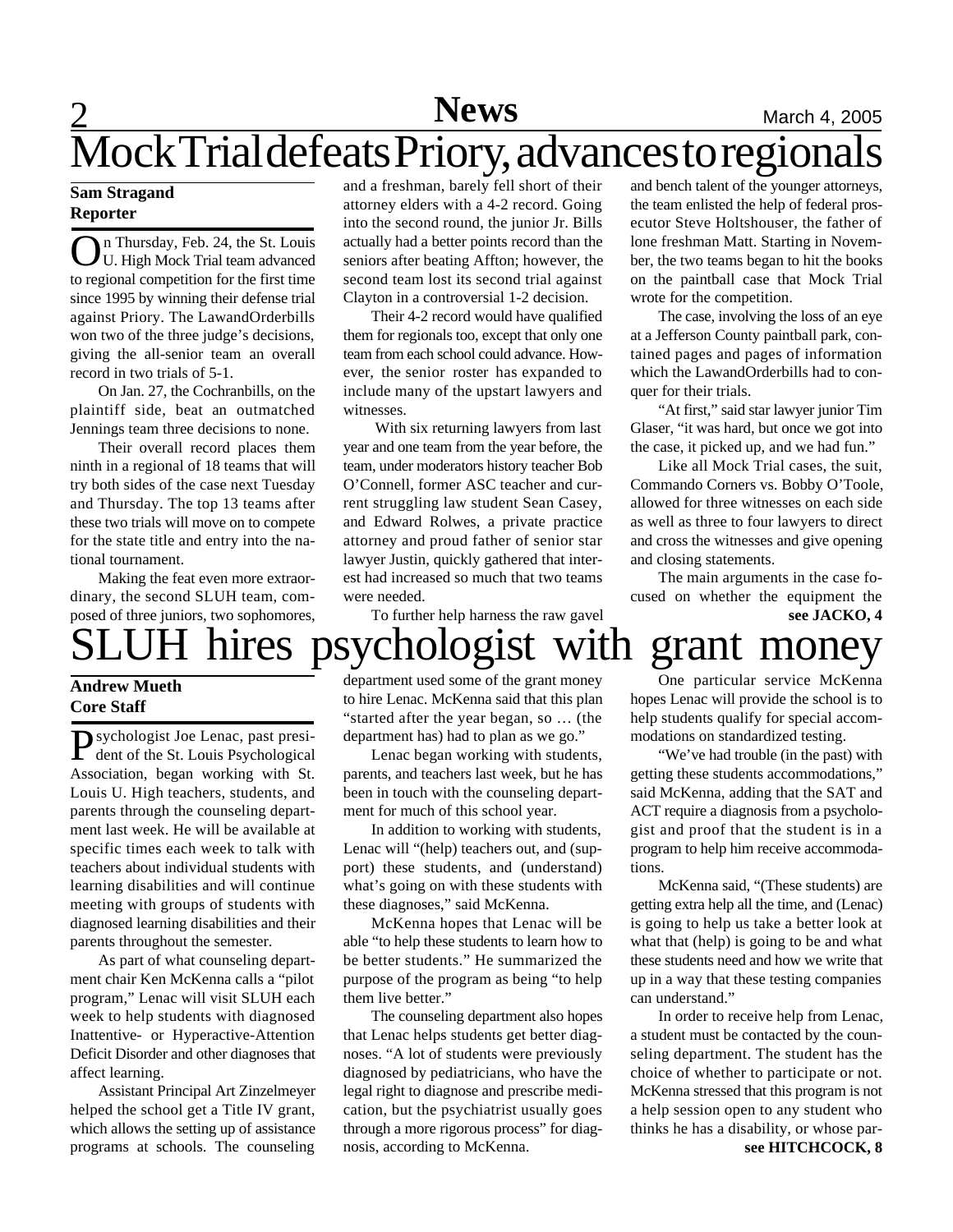# LETTER TO THE EDITOR Eggleston thanks teachers for ongoing effort

Dear Teachers of SLUH,

I know there was an appreciation lunch for you on Wednesday, but on behalf of the students of SLUH, especially the seniors, I wanted to thank you for all you have done and continue to do. We all come to SLUH needing an awful lot of help adjusting to the workload, and you take time to teach us new study skills, offer English tutorials and see us before, during, and after school for extra help. Then usually by junior year our relationship has become a lot more personal, and we're hanging around before, during, and after school just to talk. It is your model and your friendship that shows us how to be men for others.

Thank you for coaching our teams and moderating our clubs, even if it's something you're not into like street hockey. Thank you for enduring parent-teacher conferences and spending forever on a never-ending stack of essays because you were writing comments to improve our writing. Thank you for taking on the task of teaching AP classes and even sparing a Saturday morning to make sure we're ready for AP tests. Thank you for offering an insane amount of intramurals and other events for us to participate in. Thank you for coming in early on days when we get late starts. Thank you for being there for us to talk to no matter what the subject. Thank you for choosing to teach. Thank you for caring enough for coming to Senior Project reflection night, and other events you don't have to attend, but you do anyway. And thanks for the million other things you do that there isn't room for in this paper. We appreciate it so much.

Sincerely, Joe Eggleston STUCO President

# Hodes, '58 publishes book on St. Louis history

### **Brian Krebs Core Staff**

Fred Hodes, '58, published his first<br>book this past December entitled Bebook this past December entitled *Beyond the Frontier: A History of St. Louis to 1821*.

Hodes has researched his native city, St. Louis, throughout his career. Hodes decided to write the book because he thought past accounts of St. Louis history lacked details about the crux of St. Louis history.

Said Hodes, "As a graduate student I realized St. Louis needed an overall urban history, and (that) this should be done in several volumes to cover the different periods."

When he finally retired from his career at the U.S. Department of Defense and Mapping Agency, Hodes "devoted a great deal more time to putting it together." Finally last year, after over thirty years of work, his book was released.

The book is an extensive history of St. Louis during the colonial and territorial periods, beginning back in the days of the cavemen and stretching to 1821, when Missouri was first recognized as a state. Hodes' book is the first of a five volume set he plans to continue writing in the future.

Said Hodes, "There are several areas

that I thought the St. Louis historians have either neglected or ignored that were rather important, and I thought they needed to be emphasized, and (so) without devoting an enormous amount of pages to it, I did try to hit home different aspects.''

The St. Louis area was originally settled by French settlers involved in the booming fur trade area. The French, known for their strong relationship with Native Americans on this continent, provided a number of advantages in the settling of St. Louis.

One of these advantages centers around the relationship between Native Americans and settlers in the territorial period, approximately 1804-1821. At the time, settlers lived in great fear of Indian raids. However, Hodes pointed out that French fur traders settling the St. Louis area were especically adept with dealing with Indians and becoming "friends with the Indians rather than something to be feared."

Later on, the French influence facilitated St. Louis' relationship with the Osage Indians. The Osage were a tribe that lived in the nearby area, known primarily for their commercial skill, but also having the capability to be violent. Hodes insisted that "the Osage should have been an enormous problem to the Americans, but, thanks to the French, they turned out

to be a minor problem and not a major problem."

Hodes also tries to give readers a better sense of Pierre Laclede, one of the primary founders of St. Louis. Specifically, Hodes delved into the break-up of Laclede's commerical company, Maxent and Laclede. Hodes said that many historians "totally missed ... why the company had broken up, and that it was (a) political rather than an economic (reason)."

In addition, Hodes has discovered a few anomalies to the founding and early periods of St. Louis.

Specifically, he thinks St. Louis was founded more for political reasons, like preserving the French presence in the area, than for strictly commerical aspects related to the city's location on the Mississippi.

Hodes also mentioned the unique aspect of St. Louis: a "French town under Spanish rule, most inhabitants with links to Canada, (which was then) under British rule."

Since the book's release in December, Hodes has received positive feedback, although he doesn't know of any scholarly review yet. Hodes deduced that it will take time for his book to get around and for his reputation to build.

After graduating from St. Louis U. **see NATIVE, 7**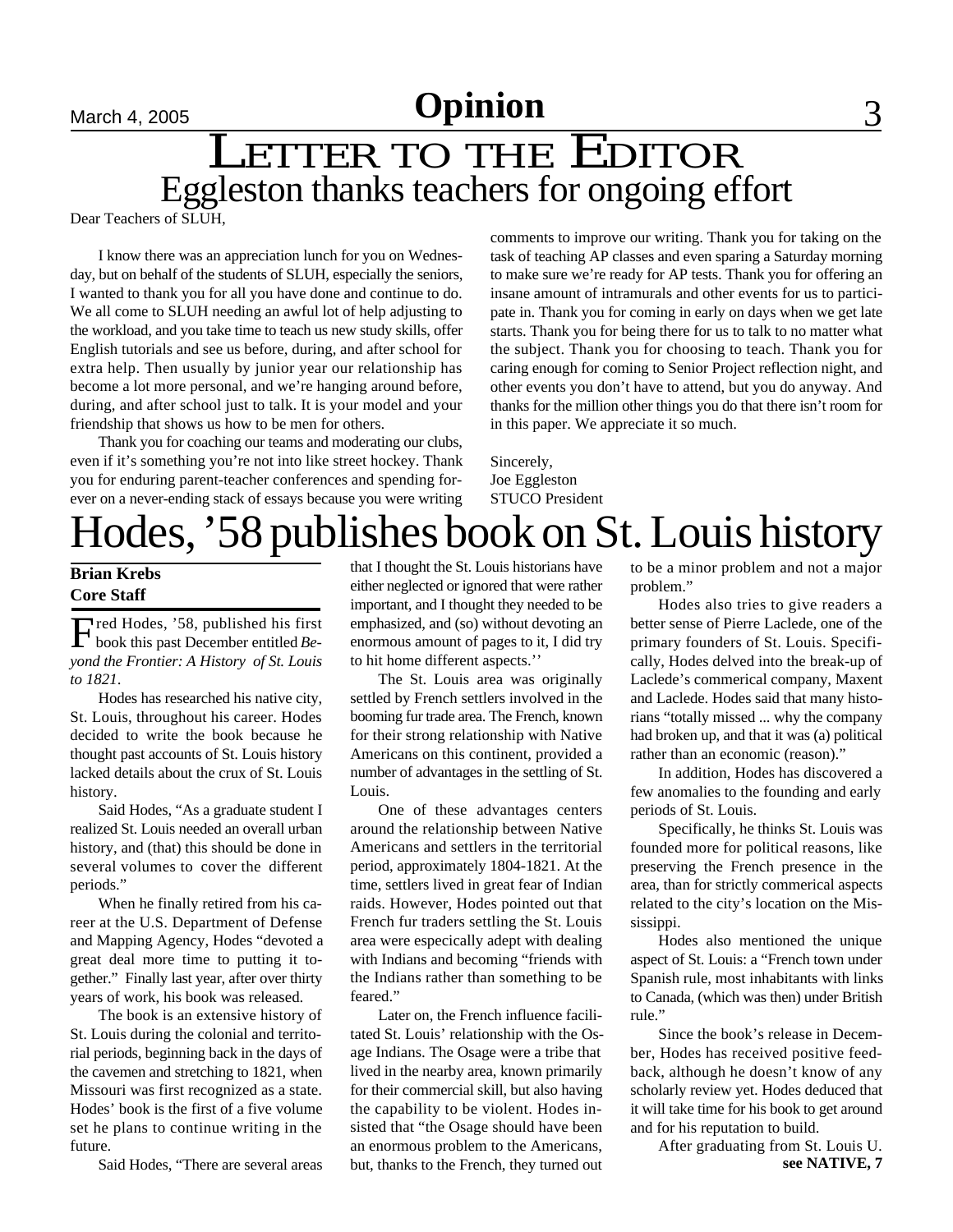# 4 **News** March 4, 2005

# Perorationbills place second in

### **Tim Nesmith Reporter**

The St. Louis U. High speech team The St. Louis U. High speech team with a strong second-place finish in the Christian Inter-Scholastic Speech League last weekend at Incarnate Word Academy.

Over the course of the regular season, which started in October, the speech team met three times at various St. Louis high schools to compete against other area schools that included Duchesne, Cor Jesu, Incarnate Word, and Ursuline.

Going into the first competition, the team felt confident in its ability and had high hopes of defeating archrival DeSmet. The team, however, met with disappointment, not because they lost to DeSmet, but because DeSmet didn't compete. Throughout the entire season, SLUH lacked its archrival and toughest competition.

With DeSmet out of its way, SLUH easily held a first-place standing throughout the season, with the only real competition coming from Cor Jesu, who would ultimately defeat the Jr. Billikens.

### JACKO

paintball park offered its participants led to the injury after O'Toole's goggles fogged. This fogging led him to take them off; he subsequently was shot in the eye and blinded.

Other problems in the case centered on standard paintball suggestions, which the plaintiff and his company did not follow, and the lax safety instruction and enforcement of the paintball park.

The witnesses for the defense included a college student, the owner of the park, and the top safety instructor; for the plaintiff, a salesman, a safety expert, and the blind person.

In the first trial, when the final gavel fell, the mock firms' work had paid off as both teams dominated the trials and won their decisions 3-0. Seniors Justin Rolwes,

Speech team coach Kathy Whitaker said that this was a season in which she saw "tremendous individual effort, which combined well to make a very strong team."

President Kevin Boehm agreed with Whitaker and the rest of the team in that he saw "a fantastic team make a fantastic effort."

The confidence of the team soared as the regular season came to a close with SLUH perched high in first place. Everyone looked forward to the finals with high hopes of coming away with a first-place finish overall.

However, soon before the finals took place, the team received an enormous setback when they learned that, because of unavoidable conflicts, senior Paul Barker could not make it to the finals. Throughout the season, Barker and Boehm's duet had dominated the competition, and Barker had also performed extremely well in extemporaneous speaking.

With this setback, first place was all but out of SLUH's grasp, but the team made a strong showing at finals anyway.

Speech team member and storytelling finalist junior Jack Cunningham said that

(from 2) Jared Luner, Aaron Seabaugh, and Bill Winfrey led the plaintiffs' case while seniors Skip Young, Chris James, and Tom Martin swore to tell the truth as witnesses.

> On the underclassmen defense case, junior Ben Anderson and sophomores Dan Yacovino and Tony Ayala fought to defend freshman Holtshouser, who played the owner of Commando Corners, the defendant, and his fellow witnesses, juniors Sam Stragand and Tim Glaser.

> At the end of the first round, both SLUH teams found themselves in the top fifteen of more than 50 teams in ranking.

> While they may have lost the decision, the LawassistantBills gave some great individual performances.

> Sophomore witness Dan Yacovino scored a coveted perfect ten from a judge. Also, Glaser gave "a powerful cross," in

"being able to finish in second place with that big of a setback says a lot of good things about the people on the team."

Senior Marty Wilhelm was one of the ProCatalinambills who helped SLUH to its second-place victory as he took first with peerless performance of "The True Story of The Three Little Pigs" in his category of story-telling.

Other strong finishes came from seniors Jack Buthod, who placed first in extemporaneous humor/serious, Greg Fox, who placed third in extemporaneous speaking after fielding a tough question about the state of the Iraqi National Guard, and Boehm, who finished second in Prose.

Although Boehm's second-place effort could be considered a letdown, Boehm was not disappointed, saying, "Going into finals, I was expecting to place first in my category, but speech and drama isn't meant to be a competition. It's about expressing an idea through different mediums and appreciating that idea, not using it to feel superior."

Although the season did not end in accordance with the hopes of the speech team, the year was a good one, and with the help of returning juniors and sophomores and any interested new members, next year looks to be more of the same.

the words of a judge, which scored him high points.

The victorious seniors also had many bright performances, including a moment in which Rolwes rightfully frightened a Priory lawyer when he forcefully objected to rule violations. For the seniors, James closed out a winning performance with an amazing closing which left the plaintiffs reeling in defeat.

As for the next round, Glaser claims that the team is "going to go at it hard" for a feat never achieved by a SLUH team before; the state championships. The future looks bright for the LawandOrderBills, who will try their next case on Tuesday at 6:00 p.m. at Clayton courthouse against the Kirkwood Pioneers, on their way to state.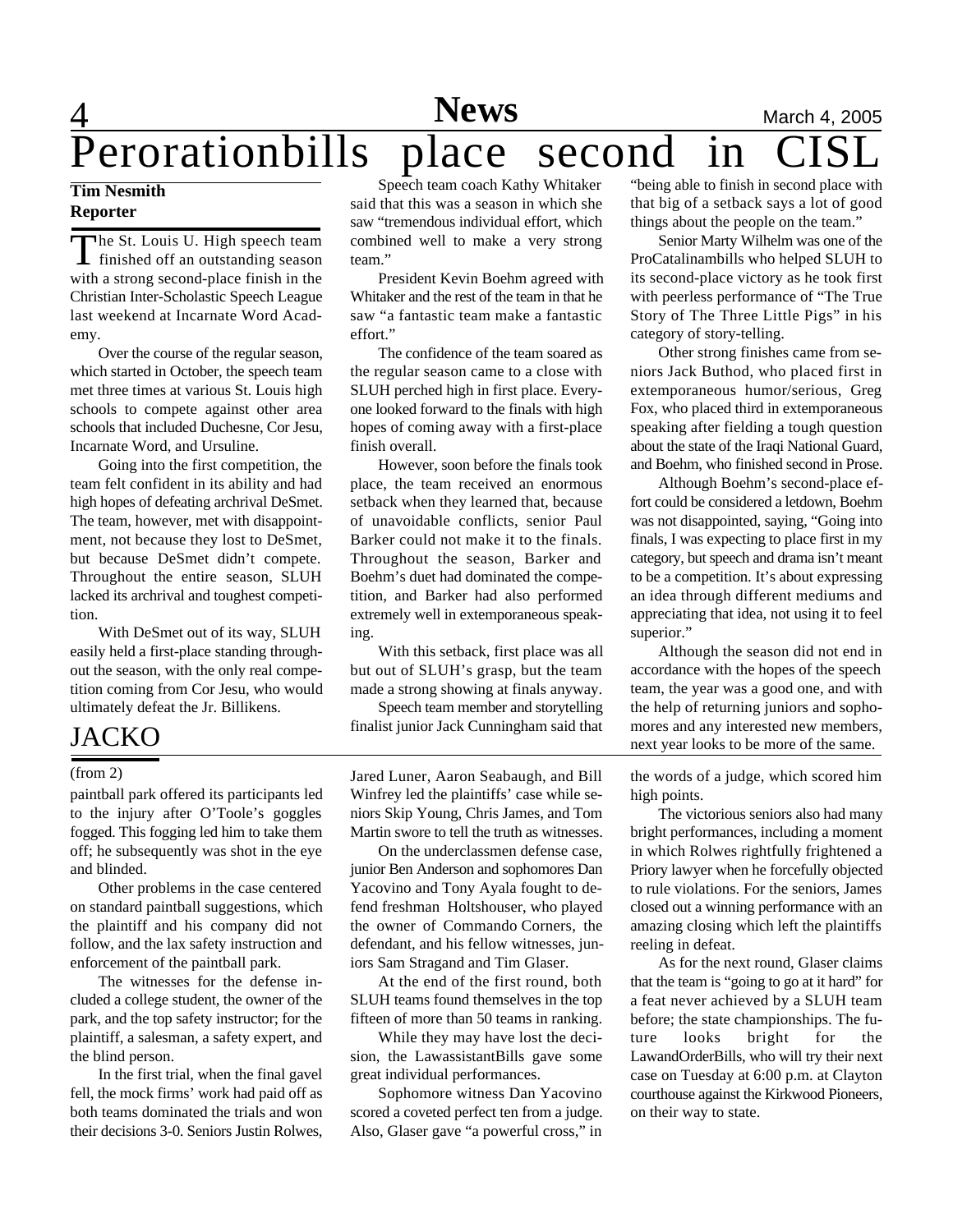## **Sports**

## March 4, 2005 **Sports** 5 Rossbills' postseason run ends at Webster Poor free throw, three-point shooting contribute to loss

### **Henry Samson Reporter**

L ast Friday, for the second year in a row, Saint Louis U. High played in the district basketball finals. This year, they were matched up with the number two ranked area powerhouse Webster Groves. The Jr. Bills came up short, losing 60-41.

"Webster is definitely one of the top teams in the state," said senior Dan Henry.

If you thought the crowd was big and the volume knob was broken when SLUH played Kirkwood in the first round, you would most certainly have changed your mind after the Webster game. An overcapacity crowd swelled through the doors into the gymnasium and the crowd, comprised of probably half of the Webster population and a section of the boys from Oakland Avenue, cheered so loudly it was piercing.

Amidst all the tumult, senior John Warner sliced through the lane for the first basket of the game. A fastpaced first quarter saw much back and forth action for both teams, as each seemed to be able to answer the other's challenges. Webster brought a very physical style



**Junior Peter Cooney (12) breezes past a Webster Groves defender last Friday.**

of play to the court, and even though it caused them foul trouble, they were leading at the end of the quarter, 13-10.

Bills' initial surge, Webster went on a 17- 3 to pull away. Good offensive penetra

Webster guarded senior Dave Goettlemann like a hawk, and even though

> the Statesmen held him to just two points overall in the game, the team seemed fine without many points from Goettlemann. SLUH struck two quick blows to Webster at the beginning of the second quarter to go up 14-13, but unfortunately this would be the last time SLUH would hold that leading position for the remainder of the game.

**see .500+, 6**

After the Jr.

### Rasslin'bills end with 7-3 dual meet record *Season highlights include fourth-place in Vianney tournament*

### **Tim Huether Sports Editor**

 $S$ enior David Caldwell's fourth place<br>finish at state. A team fourth place in  $\bigcap$  enior David Caldwell's fourth place the 16-team Vianney Tournament with two individual first places, four third places, and two fourth places. A one point, down-to-the-wire 36-35 win over DeSmet at home on senior night. A 7-3 dual meet record. Four wrestlers qualifying for state. After an exciting, action-packed season filled with many ups and some downs, the St. Louis U. High wrestling team has finally ended its season.

"I was very impressed with the whole team. I think we went through a lot of adversity early in the year, and I think that the seniors really had to find themselves as leaders. I thought that they did a great job, and we had a number of juniors step up for their first full year, when they were going to be the go-to guys," said head coach Tim Curdt.

Right beside Caldwell's terrific sea-

son at 275 lbs., seniors Andrew Poulin (119 lbs.), Ronnie Gentile (125 lbs.), Sean Whalen (160 lbs.), Tom Gezella (171 lbs.), and Dave Franklin (215 lbs.) all led the way to a successful season.

Poulin had an impressive year that included a 23-14 record and second place at the Ritenour and Rockwood tournaments; Poulin fell just short of qualifying for state in the sectionals.

Gezella also had a solid year, highlighted by fourth place finishes in the Ritenour and Rockwood tournaments. He ended his SLUH career with an 11-15 varsity record.

Whalen made it to state for the first time in his career, after falling just short last year.

"To have Sean finish out his career by beating the same guy that he lost to the year before to go to state" was terrific, said Curdt.

Whalen also placed second at the Ritenour Tournment, and third at Vianney while posting a 17-14 record.

Despite having to acclimate himself to a change from the 189 lb. weight class to the 215 lb. weight class in the middle of the season, Franklin still finished with an impressive winning record of 19-13, which includes the eight matches he wrestled at the 189 lb. level.

While placing second at Ritenour, and third in the Vianney and Rockwood tourneys, "Franklin handled himself with class, accepting the roster change for the good of the team," Curdt said.

"I can think of four reasons why Ronnie (Gentile) would have just kind of drifted, but he was wrestling his best at the end of the year. He just stayed focused," said Curdt. With that focus came a 13-18 record and fourth place at the MICDS Tournament, not to mention an impressive run at sectionals.

**see TAKE-DOWN, 7** The seniors were not the only exceptional members of this year's team. "With some seniors getting hurt and the shuffling in our lineup, the juniors were a huge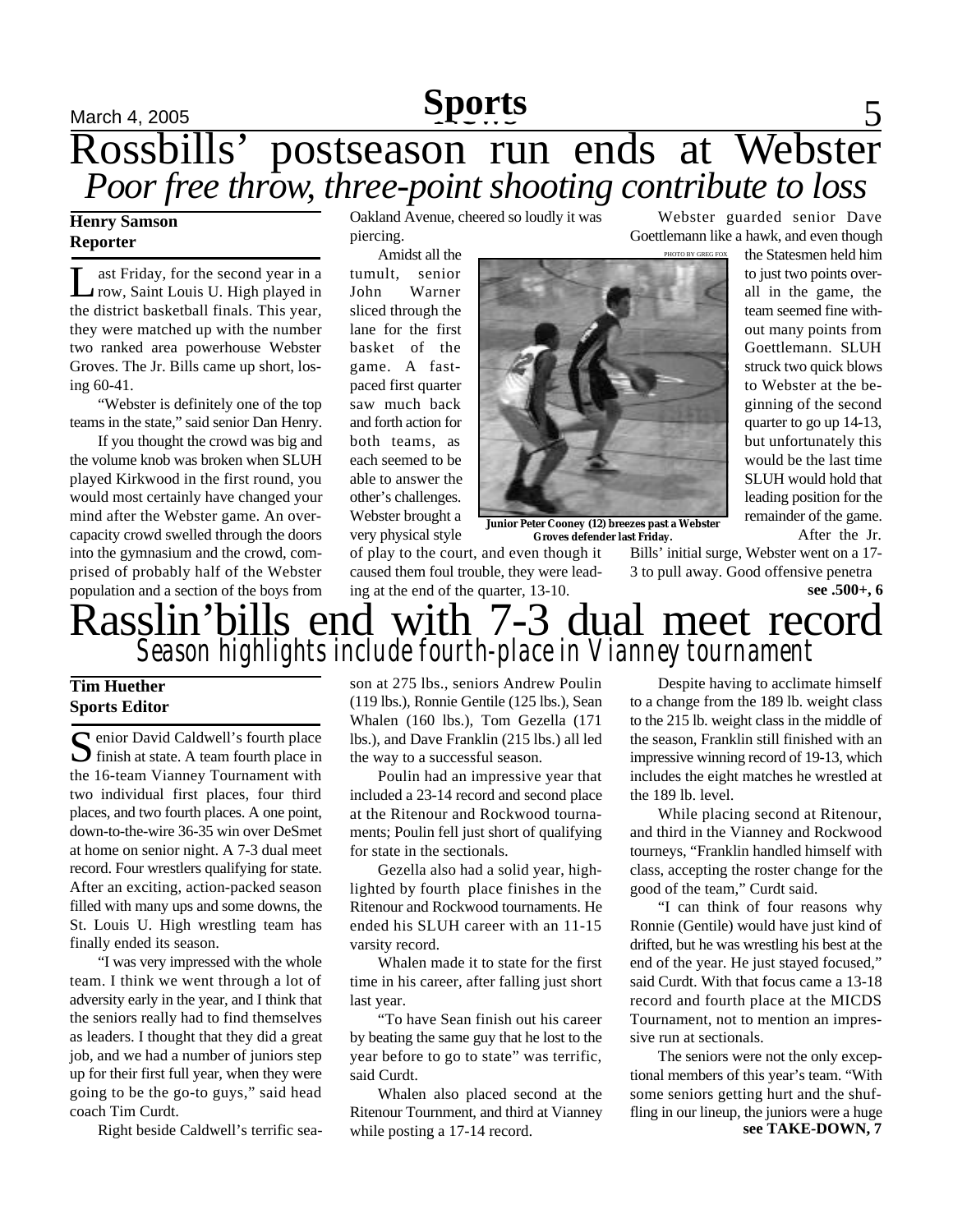# **Sports**

# **6 Sports** March 4, 2005 (Catch).22bills take regional championship

### **Joel Schimdt Reporter**

The St. Louis U. High rifle team traveled to Quincy, Ill. to compete in the Midwest Area High School Rifle Chamhe St. Louis U. High rifle team traveled to Quincy, Ill. to compete in the pionship (MAHSRC) this past weekend. The Riflebills took 12 shooters, as well as coaches Will Bresnahan and Mike Barron, several parents, and managers Matt Winkler and John Hagerty. The team departed after school last Friday.

On Saturday, the Riflebills shot smallbore .22 caliber rifles for half of the competition. The varsity team, consisting of seniors Kevin Witbrodt and Brian Nienhaus and juniors Brian Carlin and Joe Reinders, shot a 2214 out of 2400, placing first in the competition and defeating rival Quincy High School, who scored of 2196. Witbrodt was the individual champion in this event with a score of 567.

### $500+$

### $(from 5)$

tion and a defense as tight as an undersized pair of wet briefs led Webster to a 30-17 lead at halftime.

The second half score was fairly even, but the Jr. Bills could not muster up a good enough charge to overcome the Statesmen. The closest SLUH would come to Webster was 9 points late in the third quarter.

Free throws were a big problem for the Jr. Bills. Shooting a lackluster 12 of 27 from the free throw line was definitely not the number SLUH was looking for. Shooting 1 of 12 from the three point line didn't help much either.

Henry said, "Webster just has so many ways to beat you. You kind of have to play a flawless game against them."

Though it was a hard pill to swallow, especially for the four seniors whose last game it was, life kicks you around sometimes. It is hard to go on after such a sudden dead end, but SLUH should be proud of its season. They boasted a successful 15-11 record over the long season.

The JV team, consisting of juniors Pat Zelaya, Joel Schmidt, Nathan Komorowski, and sophomore Rob Perkins also did well, finishing third with a score of 2101 out of 2400. The C team, composed of sophomores Zach Brooks, David Shahin, Anthony Sigillito, and freshman Samuel Gall, shot 1964 out of 2400.

On Sunday, the team returned to the range for the air rifle portion of the championships. The varsity and JV teams swept the air rifle event, taking first and second place, respectively. Varsity team members Witbrodt, Nienhaus, Reinders, and Zelaya scored 2283 out of 2400, while the JV team, consisting of Carlin, Schmidt, Komorowski, and Brooks, scored 2260 out of 2400. Both of these scores were sufficient to defeat archrival Quincy High School, the only school to defeat the Jr. Bills in the last two years, who had a score of 2256 out of 2400. This is the Riflebills' fifth consecutive win in the MAHSRC competition.

Bresnahan said, "This was a huge win that says a lot about the dedication of this team."

In the air rifle event, Witbrodt shot a 587 out of 600, a new school record, and Carlin shot SLUH's second highest score ever with a 586. Also, Carlin shot a school record 195 out of 200 in the standing portion of the compeition. Bresnahan calls these "world class scores."

Among the sophomores, Brooks was the high shooter, defeating Schmidt by a single point.

The rifle team will hold its final match of the season this weekend against one of the top teams in the country, Montgomery Bell Academy, from Nashville, Tenn. The Bullseyebills narrowly defeated Mongomery Bell in their only meeting this year, and look to increase their stock as favorites for the 2005 National Championship. The action starts at 2 p.m. Saturday in the SLUH rifle range.

## SENIOR/FACULTY IM BASKETBALL SHOWDOWN



**English teacher David Callon dribbles around senior Paul Eschen while Connor Finnegan (white, background) looks on during last Friday's Faculty All Star-Senior basketball showdown. Despite a valiant performance, in a game that was close throughout, M106 succumbed to the ruthless dictator that is SLUH faculty basketball. With the win over our glorious leader's homeroom M106, the faculty sealed yet another 4-0 record, also dispatching of M107, 221c, and our extraordinary sports editor's M216.**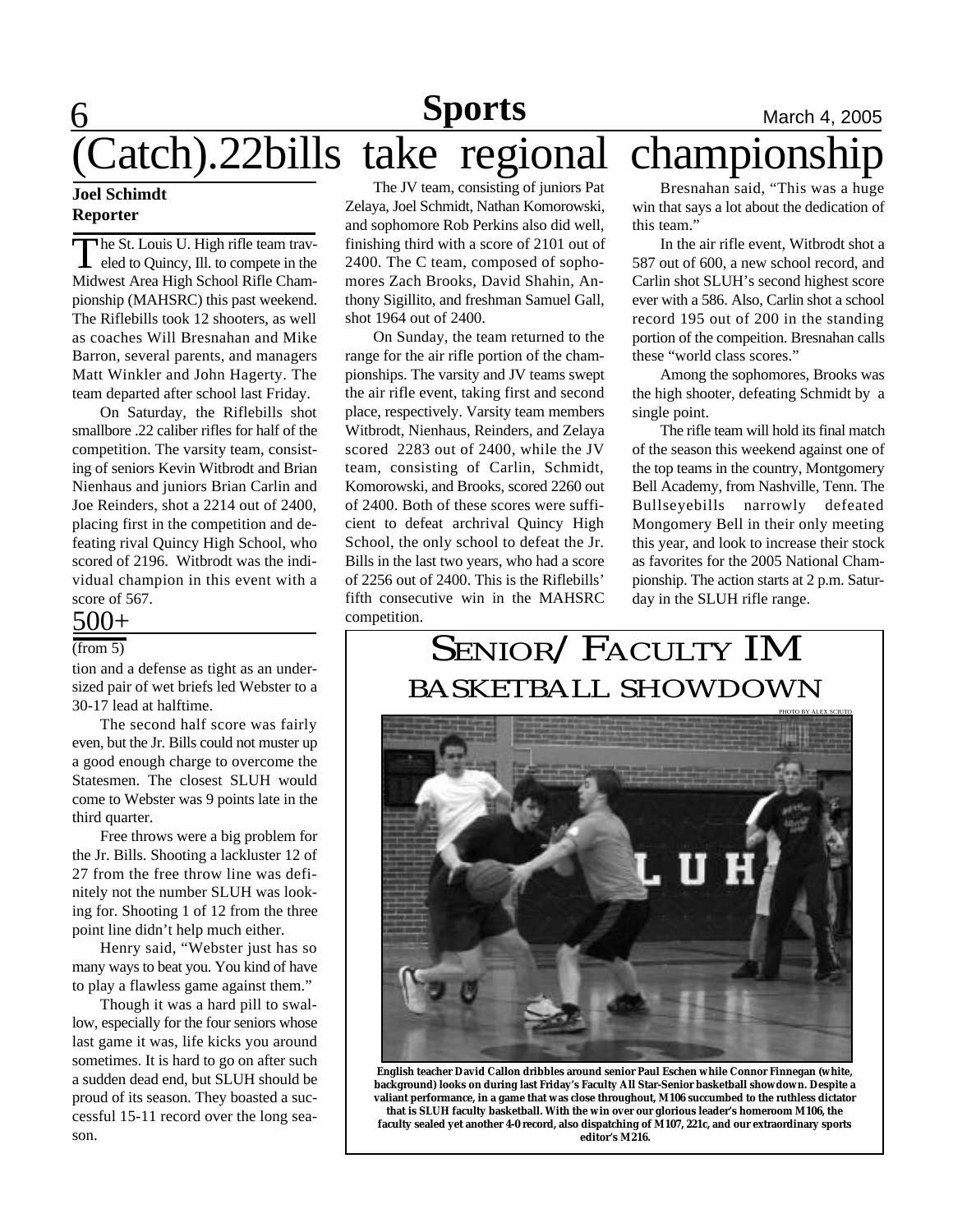# **March 4, 2005 Sports** 7

### TAKE-DOWN

#### (from 5)

part of being those anchors, and I think that they all had great seasons," said Curdt. Junior workhorses Mike Doherty (135 lbs.), Jon Holden (140 lbs.), Devin Austermann (152 lbs.), and Eric Gass (189 lbs.) appeared in the lineup card night after night.

Doherty and Austermann were reliable spots every night, and they finished out with 17-19 and 27-13 records, respectively. In addition, each placed fourth or better in two tournaments. Austermann also came within only three points of qualifying for state. Down only one point in the last seconds of the third period, Austermann went for a desperation takedown, only to be taken down himself. However, both will return in force next year, hungry for the elusive state qualification.

Both Gass and Holden opened up their consistent varsity careers with bangs, and each qualified for state. Holden placed a strong second place in both the Ritenour and Rockwood tournaments, while accumulating a 25-15 record and racking up 132 points, capturing fourth on the team, behind Austermann, Poulin, and Caldwell. After tasting the sweet, sweet juices of state, Holden will return next year, more determined than ever.

Likewise, Gass became a reliable win in his 189 lb. spot, finishing with a 26-14 record and a birth at state. Gass was also the only wrestler besides Caldwell to place first in a tournament, notching the first place spot at Vianney. After two close matches at state, Gass has proven he can compete with the best wrestlers, and plans to continue next year.

Often the lone sophomore, Andrew Mueth (112 lbs.) held his own and learned much about the sport of wrestling, with a second place at the Ritenour Tournament and fourth at the Spartan.

"And, of course, David Caldwell," said Curdt. While racking up a mindblowing 35-5 record, Caldwell pinned 26 out of his 40 total opponents and gave the Jr. Bills a team-high 226 points. Caldwell placed first at the Ritenour, Spartan,

Rockwood Summit, and Vianney tournaments, second at MICDS, third at sectionals, and fourth at state. If not for some bad luck, SLUH could have boasted a state champion.

"David could have just relied on his big image, being a hoss, but he really worked at it. He did what every champion is supposed to do, and, this sounds cliched, but he challenged his weaknesses every day in practice," said Curdt.

Caldwell barely lost his first match at state in overtime, by the tough-to-swallow score of 2-1. However, he persevered, winning every match until losing the third-place bout, 3-2.

"After I lost my first match, from then on I was thinking that I could only get the third-place spot, so the third-place spot became the first place spot for me. So I just tried to get it and win as many matches as I could," said Caldwell.

Many other wrestlers received some

### NATIVE

High, Hodes attended St. Louis University, where he received his undergraduate degree before entering the Air Force.

After serving in the Air Force for three years, Hodes returned to SLU to earn his doctorate in American History. For his dissertation, Hodes researched general St. Louis history from the 1840s to the 1880s.

 While getting his Ph. D., Hodes began what he thought would be a temporary job at the U.S. Department of Defense's Mapping Agency, then a section of the U.S. Air Force. Usual work at the Mapping Agency consisted mainly of international cartography for Hodes. He stayed at the Mapping Agency's St. Louis Branch at 2nd Street and Arsenal for over thirty years, finally retiring in 1997.

During his time at SLUH, Hodes involved himself with the speech team, then known as the Bellarmine Club, where he specialized in the category of Humorous Interpretation. Hodes also did Debate Club for all four years.

varsity time, including juniors Brian Edmundson (130 lbs.) and Joe Kister (145 lbs.), and sophomores Tim Metcalf (145 lbs.) and Phil Patton (112 lbs.). Senior Phil Clerc (130 lbs.) unfortunately went down early in the season with a dislocated elbow and could not wrestle.

Despite the losses of six key seniors, Curdt is optimistic about next year. With juniors Doherty, Gass, Holden, Austermann, and Edmunson returning, in addition to sophomores Mueth, Metcalf, Patton, Niko Mafuli (275 lbs.) and Andrew Austermann (171 lbs.), not to mention four or five promising freshman, SLUH is preparing a formidable force for the 2005-2006 season.

Curdt concluded, "I'd say that it was a very successful year because of the way these juniors grew, and the way the seniors really led, and the way the sophomores started to learn how to do things. I'm just very proud of all of them."

(from 3) According to Hodes, SLUH taught him how "to set a project up and to go out and accomplish it." He also remembers the hardworking attitude of the faculty, especially "the dedication Fr. Tom Curry gave to the Bellarmine Club."

> Overall, Hodes believes the book has been received well. He said, "I think a lot of people enjoyed the last chapter, which was a tour of St. Louis in 1820. This comes straight out of the urban history where they talk about a town being small enough to be a single community that you could take a leisurely walk with the attempt to know who all the inhabitants are."

> "I think the book is going to be a real contribution for the early history (period) because a lot of it has been ignored and not thought of."

> "People have been impressed with how big (696 pages) it is, and all I can think of is, 'Gee, with all the stuff I've left out of it could have been a lot bigger,'" said Hodes. "But you have to draw the line somewhere."